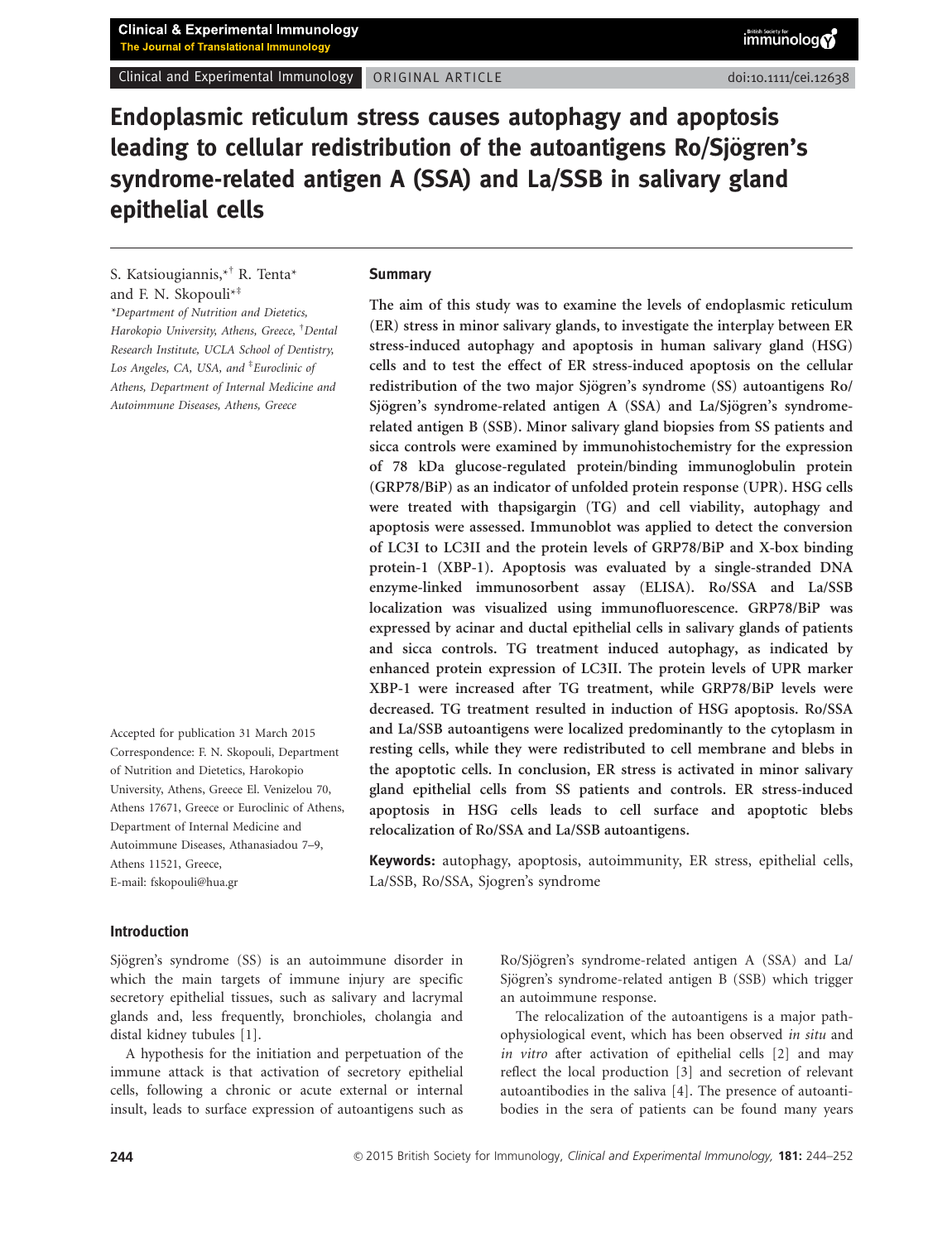before the clinical presentation of the disease is apparent [5]. All these facts and hypotheses guide investigators to further dissect the aetiology of epithelial cell activation and direct their studies to identify markers for preclinical diagnosis of the disease and thus early therapeutic intervention.

Previous experimental data showed that apoptotic keratinocytes lead to relocalization of Ro/SAA and La/SSB to the cell surface [6], while recent data showed that enhanced apoptosis, by disruption of signal transducer and activator of transcription-3 (STAT-3)-IKB- $\zeta$  signalling pathway in mouse epithelial cells, induces Sjögren's syndrome-like autoimmune disease with the characteristic tissue lesion as well as the presence of autoantibodies to Ro/SSA and La/SSB autoantigens [7]. Therefore, apoptosis seems to be a key mechanism for the initiation of an autoimmune response.

The epithelial cells of the targeted tissues of SS have a common characteristic. They constantly secrete fluid rich of different proteins, and this process is supported by extended endoplasmic reticulum machinery. Studies over the past four decades have demonstrated that  $Ca^{2+}$  plays a crucial role in the control of salivary gland function and salivary fluid secretion [8].

The endoplasmic reticulum (ER) is a dynamic intracellular cell compartment for the synthesis and folding of secreted and transmembrane proteins as well as for regulating calcium balance. In response to cellular stress, a signalling cascade, the unfolded protein response (UPR), is activated to re-establish cellular homeostasis [9]. The UPR initially facilitates the folding or degradation of unfolded proteins and elicits a maximum response to ER stress. If the UPR is not able to correct the misfolded or unfolded proteins, autophagy is induced leading to degradation of terminally misfolded ER proteins. However, if the UPR is overwhelmed, apoptosis is initiated [10]. Induction of ER stress can be produced in different cells by various danger signals including, among others, energy deprivation, viral infection and catecholamine effects [9].

Our hypothesis is that, in SS, non-immunological factors that can induce ER stress in secretory epithelial cells may lead to autophagic and apoptotic processes rendering them immunogenic, as the autoantigens Ro/SSA and La/ SSB may be relocated from the nucleus and the cytoplasm to the cell surface.

In the present study we attempted to examine the levels of ER stress activation in minor labial salivary gland tissue from SS patients and control individuals, to identify the interplay between ER stress-induced autophagy and apoptosis and to test the effect of ER stress-induced apoptosis on the cellular redistribution of the two major SS autoantigens Ro/SSA and La/SSB. We tested the changes of the UPR-related signals, the cell-death time profile and the cell redistribution of autoantigens on a human salivary gland (HSG) epithelial cell line exposed to thapsigargin (TG), an ER stress inducer.

#### Materials and methods

### Cell cultures and chemicals

The HSG cell line was purchased from European Collection of Cell Cultures (ECACC no. 95031024; ECACC, Salisbury, UK). HSG cells were maintained in Dulbecco's modified Eagle's medium (DMEM) (GIBCO, Carlsbad, CA, USA) containing 10% fetal bovine serum (FBS), 1% penicillin/streptomycin and 2 mM L-glutamine in a humidified 5%  $CO<sub>2</sub>$  atmosphere at 37 $^{\circ}$ C. The compounds TG and 3-methyladenine (3-MA) were from Calbiochem (La Jolla, CA, USA) and 3-(4,5-dimethyl-2-thiazolyl)-2,5 diphenyl-2H-tetrazolium (MTT) was from Applichem (Darmstadt, Germany). Protease inhibitor cocktail was from Sigma (P8340). Anti-78 kDa glucose-regulated protein/binding immunoglobulin protein (GRP78/BiP) antibody was from Cell Signaling (Beverly, MA, USA), anti-XBP1 antibody and anti-LC3 I/II antibody were from Novus Biologicals (Littleton, CO, USA). Primary polyclonal antibodies against Ro52/SSA1 (PA5-22294) and La/ SSB (PA5-29763) were from ThermoScientific Pierce (Rockford, IL, USA). All other reagents were obtained from Sigma-Aldrich unless noted otherwise.

### Tissue samples

Minor salivary gland specimens were obtained by biopsy (after informed consent was received) from 12 individuals undergoing diagnostic evaluation of sicca symptoms indicative of SS at the outpatient Autoimmune Diseases Clinic at Athens Euroclinic. In eight patients (all women) in this study, primary SS was diagnosed on the basis of the American–European Consensus criteria for primary SS [11]. The control group comprised four individuals (all women) who had subjective xerostomia but normal labial minor salivary gland biopsy and who did not fulfil the classification criteria for SS [11]. None of the patients or controls had evidence of IgG4 syndrome, lymphoma, sarcoidosis, essential mixed cryoglobulinaemia or infection by hepatitis B or C virus or human immunodeficiency virus.

#### Immunohistochemical analysis

The in-situ expression of GRP78/BiP in paraffinembedded labial minor salivary gland biopsy specimens was analysed by standard technique, using the EnVision system (Dako, Glostrup, Denmark) and anti-GRP78/BiP monoclonal antibody in a dilution 1/400. Antigen retrieval was performed by microwaving in 10 mM citrate buffer (pH 6-0). Normal non-immune fetal bovine serum and  $0.5\%$   $H_2O_2$  in methanol were used to block nonspecific antibody binding and endogenous peroxidase activity, respectively. Negative control stainings were performed by replacing primary antibody with irrelevant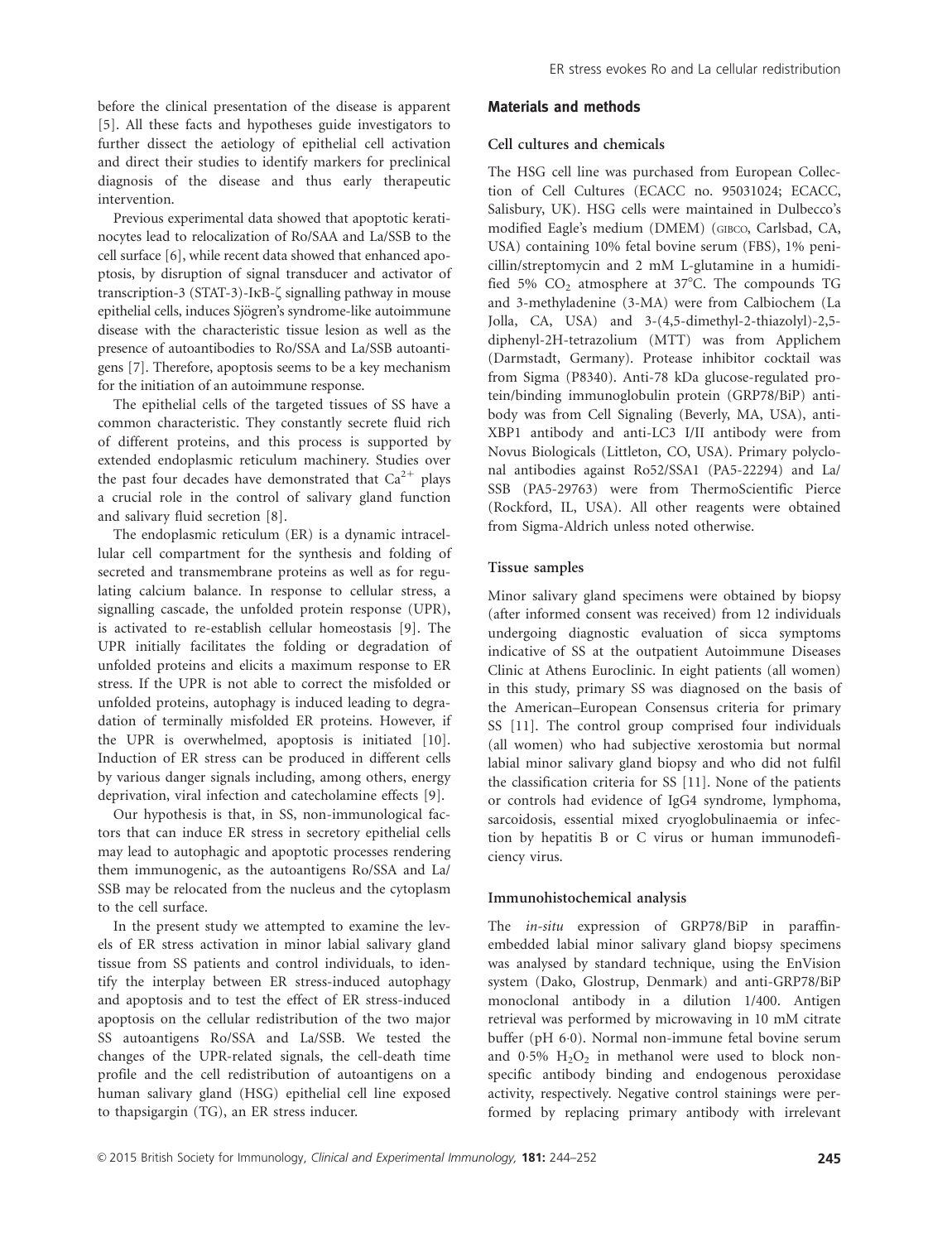isotype-matched antibody. Staining was developed using diaminobenzidine tetrahydrochloride. All sections were counterstained with haematoxylin.

# Viability assay

The viability of the cultured cells was measured using the MTT assay. HSG cells were plated in 96-well plates at 1-0  $\times$  10<sup>5</sup> cells/ml cell density 48 h prior to induction of ER stress. HSG cells were treated with TG at 10 µM for the indicated times to induce ER stress. The cells were then incubated with 5 mg/ml MTT added directly in the medium for 4 h at  $37^{\circ}$ C. The medium was then aspirated and the formazan crystals were solubilized with dimethylsulphoxide (DMSO). The formazan solution intensity is proportional to the number of living cells present in culture. Absorbance was determined in a microplate reader at 540 nm, and results are presented as the percentage of optical density in the treated wells versus the untreated controls.

# Protein isolation

After treatment with the appropriate agents, cells grown in six-well plates were washed twice with ice-cold phosphate-buffered saline (PBS) and scraped into chilled PBS with protease inhibitors. The cells were pelleted and the pellets were resuspended in cell lysis buffer containing protease inhibitor cocktail. Cells were passed through a 21-gauge needle, followed by incubation on ice for 20 min. After centrifugation, the supernatants were collected and assayed for protein concentration using the Bradford method (BioRad, Richmond, CA, USA).

# Western blot analysis

Twenty lg of each protein sample was resolved on 4–15% sodium dodecyl sulphate–polyacrylamide gel electrophoresis gels and transferred electrophoretically to nitrocellulose (BioRad) for incubation with the appropriate antibodies. Blots were then probed with peroxidaseconjugated species-appropriate secondary antibodies (Santa Cruz Biotechnology, Santa Cruz, CA, USA) and visualized by enhanced chemiluminescence (Amersham Biosciences, Roosendaal, the Netherlands) and exposed to an X-ray film (Kodak, Stuttgart, Germany). Equal protein loading was verified using an anti-glyceraldehyde 3-phosphate dehydrogenase (GAPDH) monoclonal antibody (Santa Cruz Biotechnology).

# Evaluation of apoptosis

After induction of ER stress, HSG cell apoptosis was measured using a commercial single-stranded DNA (ssDNA) enzyme-linked immunosorbent assay kit (Millipore Chemicon, Temecula, CA, USA), which detects ssDNA, corresponding to the most specific apoptosis end-product.

# Immunofluorescence

Cells were cultured in chamber slides (Lab-Tek; Nunc, Roskilde, Denmark), fixed with 4% paraformaldehyde (PFA) and permeabilized with PBS containing 0-1% Triton X-100. Non-specific binding was blocked with 2% dry milk in Trisbuffered saline and Tween 20 (TBST) for 1 h. Slides were incubated overnight at  $4^{\circ}$ C with primary polyclonal antibodies against Ro52/SSA1 and La/SSB or with anti-LC3 I/II antibodies. After washing, slides were incubated for 1 h with AlexaFluor-488-conjugated secondary antibody (Thermo-Scientific) and nuclei were stained with propidium iodide (PI) (Sigma-Aldrich). Slides were covered with fluorescent mounting medium (Dako) and analysed with a fluorescence microscope (Carl Zeiss, Zena, Germany).

# Statistical analysis

Results are expressed as the mean  $\pm$  standard deviation (s.d.) of three independent experiments. Statistical significance was determined using t-test analysis (Graphpad Prism 6). P-values less than 0-05 were considered significant.

# **Results**

ER stress-induced chaperone protein GRP78/BiP was expressed selectively by acinar and ductal epithelial cells of salivary glands from both SS patients and sicca controls

Glucose-regulated protein 78 kD GRP78/BiP is one of the best-characterized ER luminal proteins required for the folding of misfolded or unfolded proteins [9] within the ER. During ER stress and unfolded protein accumulation, GRP78/BiP is released from the proteins that normally repress each of the three arms of the UPR signalling pathway protein kinase receptor (PKR)-like ER kinase (PERK), activating transcription factor 6 (ATF6), and inositol requiring-1 (IRE-1), resulting in UPR activation. Using immunohistochemistry, GRP78/BiP was detected in the cytoplasm of acinar and ductal epithelial cells of labial minor salivary glands of all SS patients and sicca controls (Fig. 1a,b). The percentage of epithelial cells expressing the protein was 30–50%. There were no differences on GRP78/BiP expression in the tissues of sicca controls and SS patients. In labial minor salivary gland epithelial cells of patients, the percentage of positive epithelial cells did not correlate with the intensity of the lymphocytic infiltrates evaluated by Chisholm grading score [12]. The infiltrating cells were rarely positive for GRP78/ BiP in seven of eight patient biopsies, while it was intense and extensive in one (data not shown).

# ER stressor TG induces the UPR in HSG cells

Treatment with TG leads to emptying of ER  $Ca^{2+}$  stores and induces a profound ER stress response [13]. To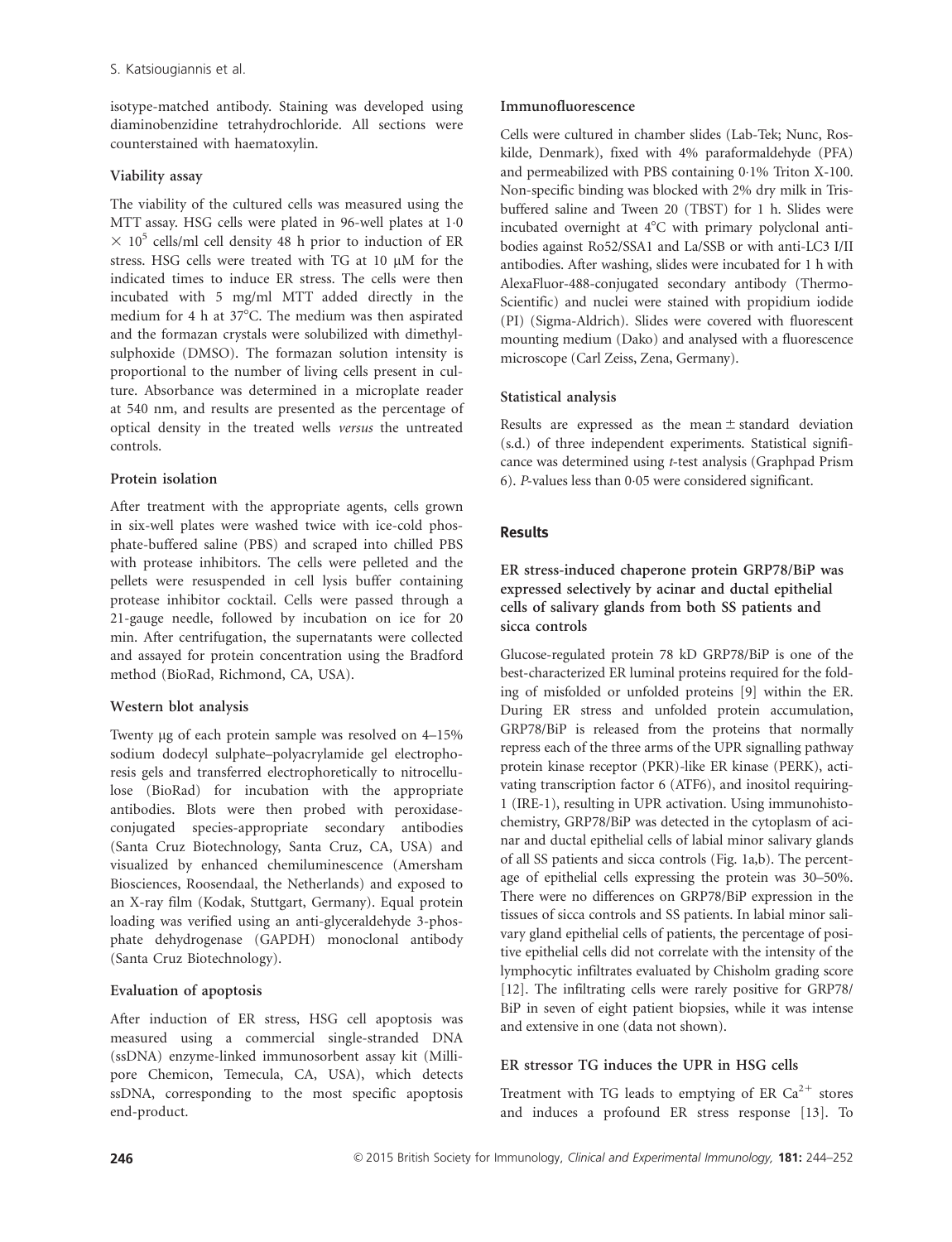

Fig. 1. 78 kDa glucose-regulated protein/binding immunoglobulin protein (GRP78/BiP) is expressed by some acinar and ductal labial salivary gland epithelial cells from Sjögren's syndrome (SS) patients and controls. (a). Salivary gland biopsy from a sicca control. GRP78/BiP is detected in acinar and ductal cells. (b). Salivary gland biopsy from a SS patient. Selective acinar and ductal cells express the protein in their cytoplasm. The intensity as well the number of cells that express GRP78/BiP did not show any correlation with the severity of the infiltrates. A minority of infiltrating cells also expressed GRP78/BiP (magnification  $\times$ 200).

identify the appropriate TG concentration, we performed a cell viability assay using MTT. TG was found to decrease the number of viable cells after 24 h of treatment in a dose-dependent manner (Fig. 2a). The viability in the TG-treated cells decreased significantly to  $77.1 \pm 2\%$ at 0 $\cdot$ 1 µM and to 51 $\cdot$ 56  $\pm$  3 $\cdot$ 5% at 10 µM after 24 h (Fig. 2a). A concentration of 10  $\mu$ M of TG was further used for testing its effect on UPR and autophagy.

The protein levels of X-box binding protein-1 (XBP-1) and GRP78/BiP were determined by immunoblot analysis. XBP-1 is a ubiquitously expressed transcription factor that increases the transcription of UPR target genes. XBP-1 becomes transcriptionally active when ER transmembrane proteins PERK, ATF6 and IRE1 are released from GRP78/Bip [14,15]. As shown in Fig. 2b,c, TG increased spliced XBP-1 protein levels in HSG cells in a timedependent manner with the maximum effect observed at 24 h. GRP78/BiP protein levels were decreased rapidly and were not detectable as early as 3 h after TG treatment.

#### ER stressor TG induces autophagy in HSG cells

To investigate whether a conventional ER stress inducer elicits autophagy, HSG cells were treated with 10  $\mu$ M TG (TG) for 3, 6, 12 or 24 h. Immunoblotting was employed to analyse conversion of the cytoplasmic form of microtubule-associated protein 1 light chain 3 (LC3-I) to the membrane-bound form (LC3-II), which reflects the number of autophagosomes formed, and this is indicative of autophagy induction. After treatment with TG, LC3-I was converted to LC3-II in a time-dependent manner (Fig. 2c,e), indicating the induction of autophagy. After 24 h of treatment with TG autophagy was attenuated. This may reflect the induction of cell death under constant ER stress conditions. Immunofluorescence staining demonstrated the distribution and appearance of LC3 punctae in untreated HSG and in cells exposed to 10  $\mu$ M TG for 24 h, as shown in Fig. 3a,d, respectively. Remarkably, this effect was attenuated after treatment with the autophagy inhibitor 3-MA, an inhibitor of the class III phosphoinositide 3-kinase. As shown in Fig. 3g, 3-MA inhibited the formation of vacuoles in TG-treated cells. These data demonstrate clearly that ER stressor TG activates autophagy in HSG cells.

### ER stress induces apoptosis in HSG cells

In order to investigate the effect of UPR activation on cell death, we first tested the HSG cells for apoptosis by testing the production of ssDNA. The levels of ssDNA were increased by  $3.75 \pm 0.54$ -fold after treatment with 10  $\mu$ M TG for 24 h (Fig. 2b), indicating that UPR activation induces a number of secondary events that over a period of 24 h leads to the demise of the cells. This observation highlights a role for apoptotic pathways after UPR activation in salivary gland epithelial cells

# The effect of autophagy inhibition on apoptosis after ER stress

To investigate further the role of autophagy in cell death after ER stress induction, HSG cells were treated with TG in the presence or absence of the autophagy inhibitor 3- MA. Treatment of HSG with 3-MA increased tremendously the percentage of TG-induced apoptosis by  $5.9 \pm 0.5$ -fold (Fig. 2b). 3-MA alone did not affect the apoptotic process (Fig. 2b), and did not produce additional damage to TG-treated cells. These data indicate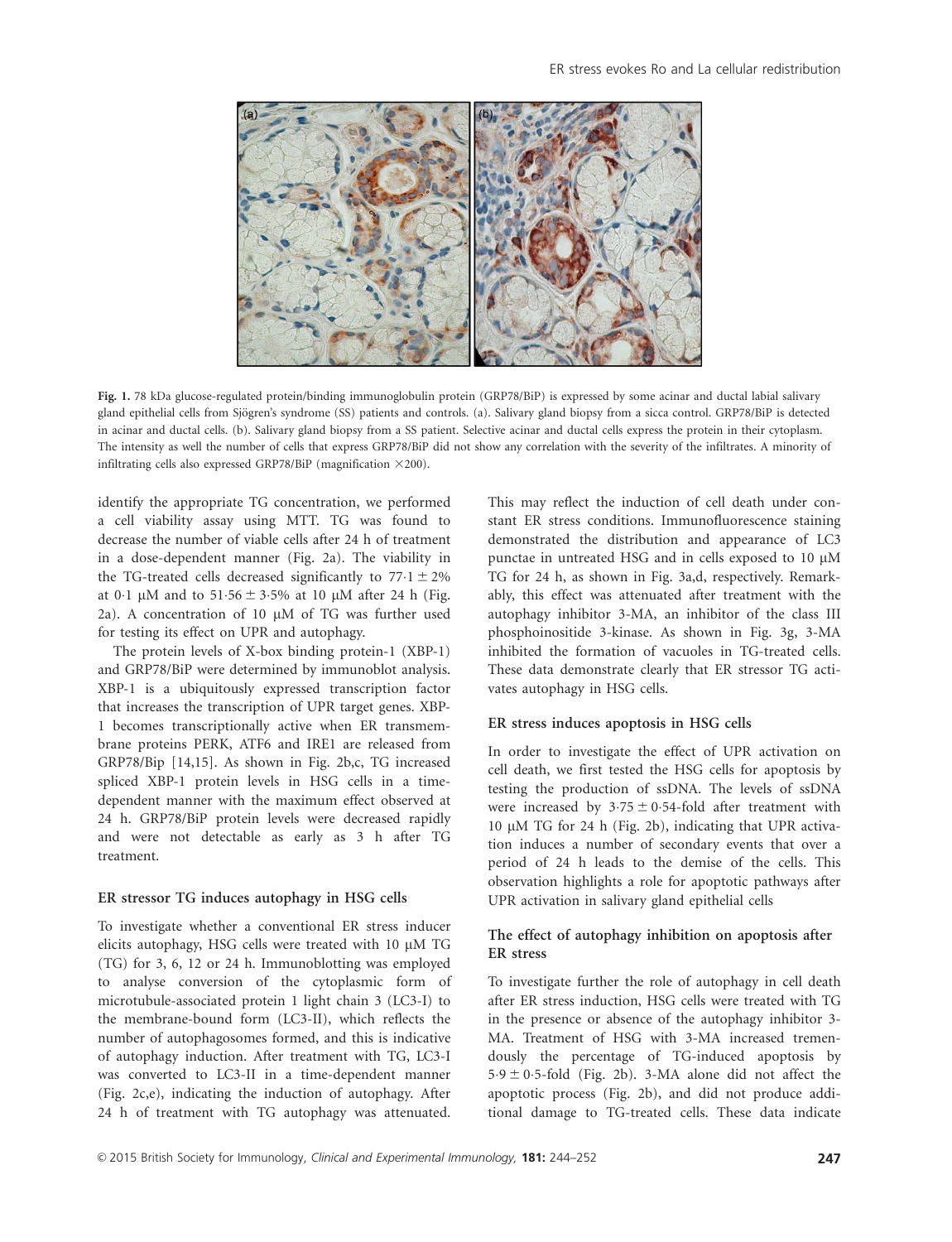S. Katsiougiannis et al.



Fig. 2. Endoplasmic reticulum (ER) stressor thapsigargin (TG) induces the unfolded protein response (UPR), activates autophagy, and induces apoptosis in human salivary gland (HSG) cells. (a) Cell viability was assessed by the 3-(4,5-dimethyl-2-thiazolyl)-2,5-diphenyl-2H-tetrazolium (MTT) assay. HSG cells were exposed to the indicated concentrations of TG for 24 h. Data are expressed as the mean  $\pm$  standard deviation percentage of the control (0). Control indicates HSG viability without TG (100%). Results are representative of three independently performed experiments. \*P < 0.05 versus control, by t-test. (b) Cell apoptosis was evaluated using ssDNA detection kit. Untreated HSG cells served as negative control, indicating only spontaneous apoptosis, and HSG cells treated with camptothecin 5 lM (CT) was used as positive control. (c) Following incubation with 10 µM thapsigargin for 3, 6, 12 and 24 h protein lysates were subjected to immunoblot analysis using antibodies against 78 kDa glucose-regulated protein/binding immunoglobulin protein (GRP78/BiP), spliced X-box binding protein 1 (XBP-1), light chain 3 (LC3)I/II and glyceraldehyde 3-phosphate dehydrogenase (GAPDH). The relative protein levels of XPP-1s to GAPDH (d) and LC3II to LC3I (e) were quantified with Image Lab software (BioRad). Graphs represent means and standard deviation of three experiments. Ct indicates 0 timepoint without treatment.

that autophagy might partially compensate for an impaired endoplasmic reticulum, as an active autophagic pathway was protective during TG treatment.

# Cellular relocalization of Ro52/SSA and La/SSB autoantigen in non-apoptotic and apoptotic HSG cells

We next sought to investigate the possible effect of ER stress-induced apoptosis in the cellular distribution of the two major autoantigens Ro52/SSA and La/SSB. Immunofluorescence staining demonstrated that Ro52/SSA and La/SSB autoantigens are expressed in a relatively diffuse cytoplasmic pattern in the untreated HSG cells with low and partial staining of the nucleus (Figs 4a and 5a). In the same cells, nuclei stained positive for PI and showed a normal round-matrix pattern.

After ER stress induction both Ro52/SSA and La/SSB showed a striking pattern of relocalization in HSG cells at different stages of apoptosis. In cells at a relatively early stage of apoptosis after TG treatment, a reduced cytoplasmic staining of the two autoantigens was observed. Ro52/

SSA and La/SSB were relocalized in these cells to the periphery and formed thin eccentric rims or crescents inside the cell membrane (Figs 4d and 5d). During the final stages of apoptosis, where HSG cells were in the process of forming apoptotic blebs, Ro52/SSA and La/SSB were found abundantly in these blebs (Figs 4g and 5g).

# **Discussion**

In this study we show that many acinar and ductal salivary gland epithelial cells are in ER stress-activated status. This activation induces, under certain conditions, relocalization of the autoantigens Ro/SSA and La/SSB to the surface of the salivary gland epithelial cells, while cells are in apoptotic phase. In other words, apoptosis induced by ER stress results in surface accessibility of Ro/SSA and La/SSB autoantigens in the salivary gland epithelial cells.

During past years, significant progress has been accomplished which led to the increase in our understanding of the cellular responses to ER stress. This type of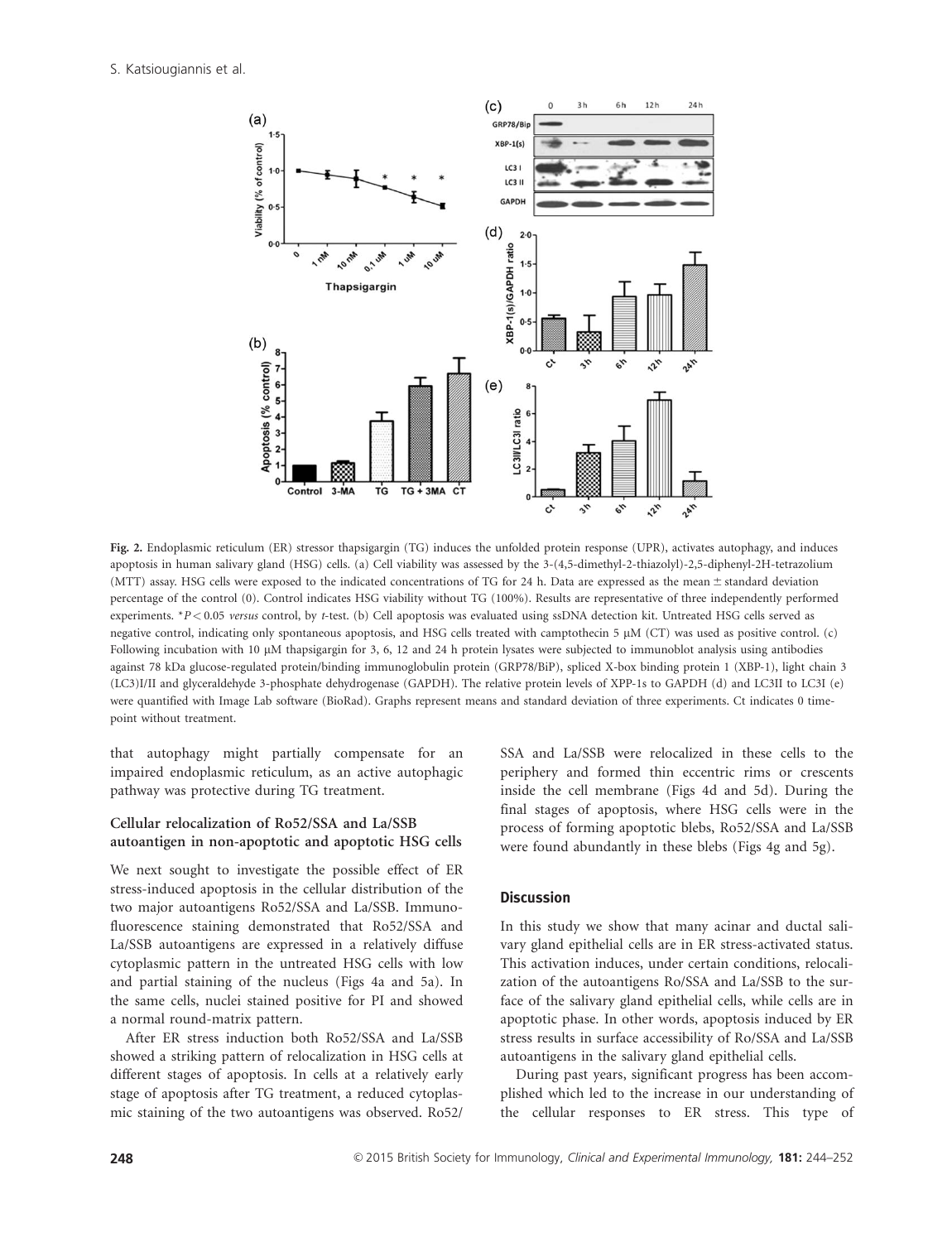

Fig. 3. Endoplasmic reticulum (ER) stressor thapsigargin (TG) activates autophagy in human salivary gland (HSG) cells. Cells were cultured in chamber slides with or without 10 µM TG and/ or the autophagy inhibitor 3-MA for 24 h and were then analysed by immunofluorescence microscopy using anti-light chain 3 (LC3)I/II antibody (green). Nuclear DNA was stained with PI (red). Note the increased LC3-positive punctae formation in the TG-treated cells (d). Magnification  $\times$  200.

endogenous stress and the subsequent activation of UPR have received a great deal of attention, due to its critical implication in various diseases such as diabetes mellitus, cardiovascular, neurodegenerative and neoplastic disorders [9]. In contrast to the ample data for the involvement of ER stress in autophagy and apoptosis, limited data are available for its possible role in autoimmunity and particularly in the pathogenesis of SS. Conversely, apoptosis and autophagy have been implicated in pathogenetic processes of autoimmune diseases.

Fig. 4. Subcellular localization of La/Sjögren's syndrome-related antigen B (SSB) antigen under normal conditions and apoptosis in vitro, as shown by immunofluorescence staining of human salivary gland (HSG) cells. La/SSB (SSB) was stained with polyclonal antibody followed by AlexaFluor-488 secondary antibody (green) and nuclear DNA was stained with propidium iodide (PI) (red). In (a), under normal conditions La/ SSB is increased in the cytoplasm showing a diffuse staining pattern and in a lower level in the nucleus. In (c) a merged image of (a) and (b) indicates that La/SSB is partially intermingled with PI-positive DNA (yellow, indicating overlapping green and red pixels) in untreated cells. Following treatment with  $10 \mu M$ thapsigargin for 24 h La/SSB showed a striking pattern of relocalization to the periphery, forming thin eccentric rims or crescents inside the cell membrane (d,f). At later stages of apoptosis, La/SSB was found to be exposed on the surface of apoptotic cells, present in blebs budding from the membrane and on apoptotic bodies (g,i).

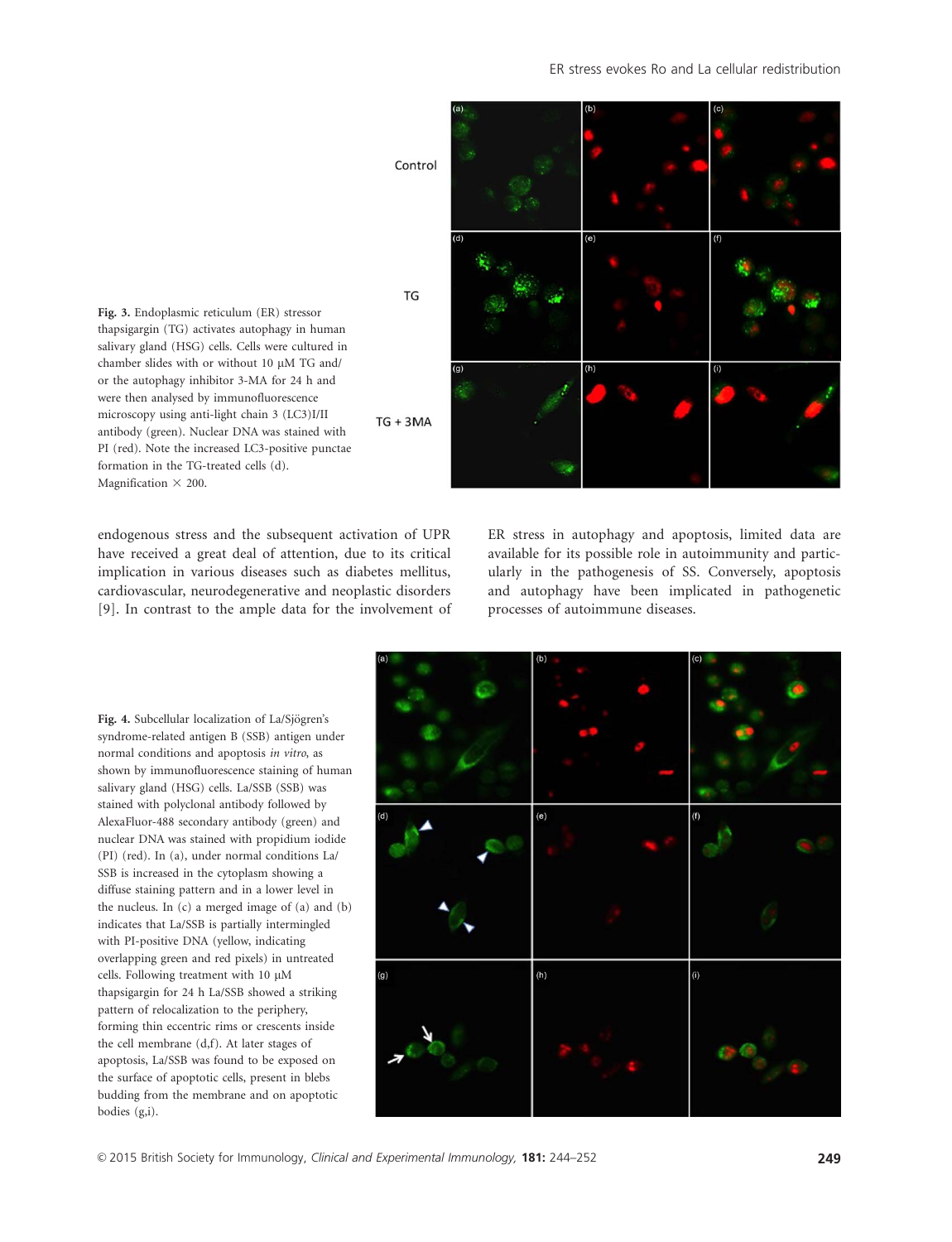

Autophagy was recognized recently as a process involved in antigen presentation, of extracellular as well as intracellular cell components, through major histocompatibility complex (MHC) II molecules, in modulation of cytokine secretion leading to T helper type 1 (Th1) and T17 polarization, as well as in secretory processes of immune and non-immune cells. In addition, non-specific autophagy-lysosomal inhibitors, such as chloroquine, have been used to treat clinical manifestations of different autoimmune diseases [16].

When the protein content in the saliva of SS patients was evaluated, it is of great interest that cathepsin D, a lysosomal proteinase, was among the proteins with the higher concentration [17]. It is known that this proteinase increases under autophagic conditions and the cells over-expressing cathepsin D undergo apoptosis more rapidly [18]. This finding suggests that many salivary gland epithelial cells in SS patients are in an autophagic state.

In the past, Casciola-Rosen et al. have shown that during apoptosis the autoantigens Ro/SSA and LA/SSB, as well as the chaperon protein GRP78/BiP, are redistributed to the surface of the keratinocytes [6]. Relocalization of the cellular autoantigens Ro/SSA and La/SSB on apoptotic cardiac myocytes, and their recognition by the corresponding autoantibodies, was described later [19]. This interaction provided a possible explanation for the cardiac conductive system lesion observed in neonatal lupus [20]. However, ER stress was never investigated as a possible mechanism that leads to apoptosis of the targeted cells.

Fig. 5. Subcellular localization of Ro52/Sjögren's syndrome-related antigen A (SSA) antigen in normal and apoptotic human salivary gland (HSG) in vitro, as shown by immunofluorescence staining. Ro52/SSA was stained with polyclonal antibody followed by AlexaFluor-488 secondary antibody (green) and nuclear DNA was stained with propidium iodide (PI) (red). In (a), under normal conditions Ro52/SSA is increased in the cytoplasm showing a diffuse staining pattern and at a lower level in the nucleus. In (c) a merged image of (a) and (b) indicates that Ro52/SSA is partially intermingled with PI-positive DNA (yellow, indicating overlapping green and red pixels) in untreated cells. In (d), after treatment of HSG with 10 µM thapsigargin for 24 h Ro52/ SSA1 can be seen as an eccentric rim at the surface of the cells (arrowhead). At later stages of apoptosis, Ro52/SSA1 accumulates in clusters around and at the surface (arrowhead) of the apoptotic bodies (green).

The UPR represents a final common pathway in the response to a variety of stresses promoting ER functions [9]. In our study, TG was used as the inducer of ER stress, autophagy and apoptosis of salivary epithelial cells. In real life, other inducers of ER stress can be responsible for this phenomenon. Epithelial cell viral infection can be one of the best candidates for this process. Epstein–Barr virus (EBV) [21] and Coxsackie viruses [22] have been described as possible inducers of salivary gland epithelial cell activation and apoptosis in SS patients.

Supporting evidence that ER stress may play a detrimental role towards epithelial cell autoimmune reaction in SS is the activation of the type I interferon (IFN) pathway in the pathogenesis of SS. IFN 'signature' is evident in minor salivary gland biopsies from these patients [23,24]. Interestingly, Smith et al. have shown that ER stress significantly augments type I IFN immune response in the setting of pathogen challenge, such as viral infection or endogenous damage [25,26].

Another candidate for the induction of ER stress on salivary gland epithelial cells may be the chronic or severe acute stress that SS patients experience before sicca manifestations arise [27]. Induction of ER stress as well as apoptosis induced by noradrenalin have been described in cardiomyocytes in autoimmune myocardiopathy [28]. Thus, a combination of viral as well as sympathetic hormone insults may lead to severe ER stress, cell autophagy and apoptosis. These phenomena, leading to translocation of autoantigens and autoimmune initiation reflected at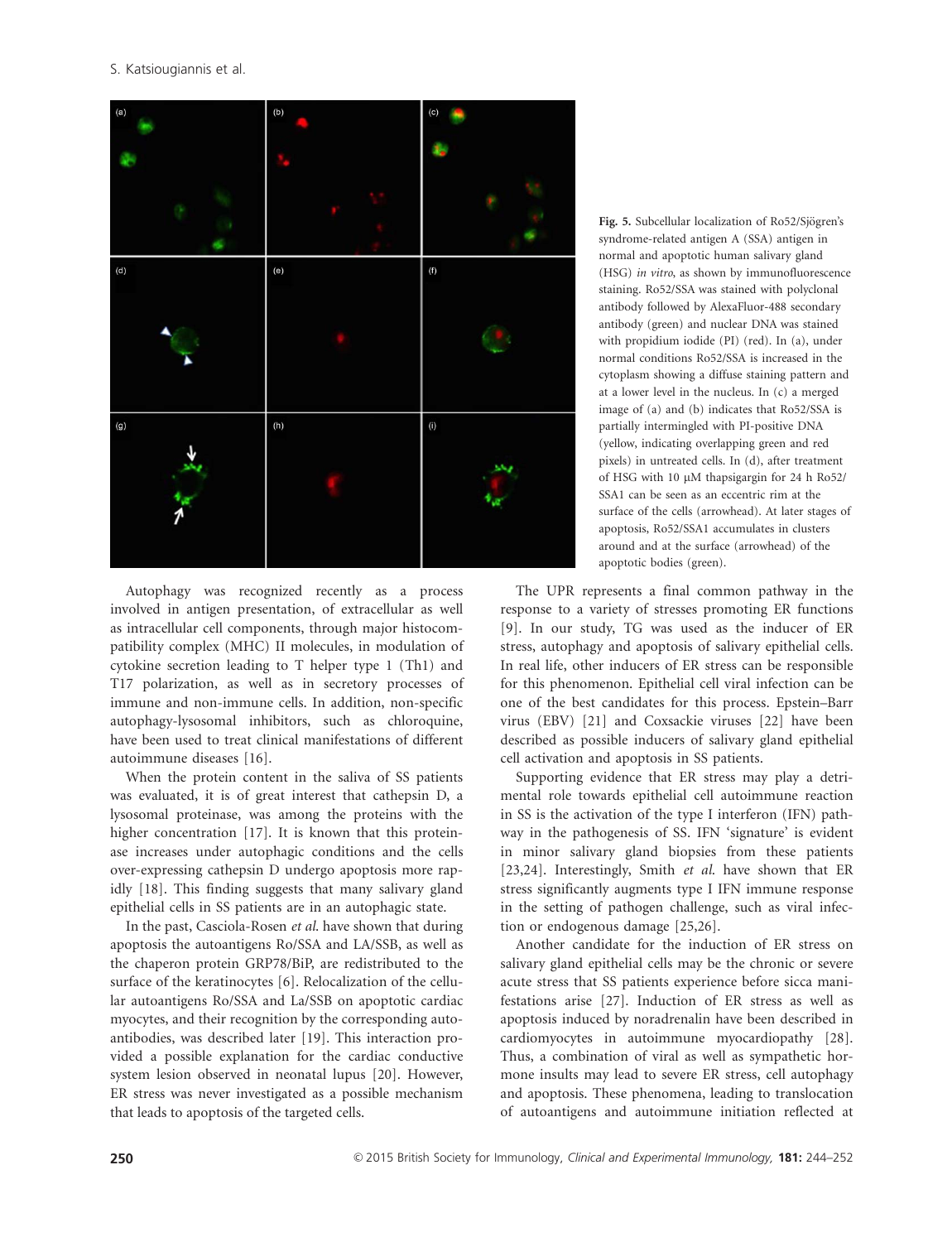least by autoantibodies, may take place years before the clinical manifestations of the disease become evident, time that may allow an effective therapeutic intervention.

The other interesting observation of our experimental system was that the chaperone protein GRP78/BiP is not detectable early after ER stress, a phenomenon which can be explained either by down-regulation of its production or by binding to another cellular protein which does not allow its recognition by antibody. It is of great interest that translocation of this chaperone protein to the cell membrane and its binding with human leucocyte antigen (HLA) class I molecules serves as a co-receptor for Coxsackie virus A-9 [29]. Additionally, Rosengren et al. have shown that GRP78/BiP is down-regulated after ER stress in pancreatic  $\beta$  cells, implying an increased vulnerability of these cells to ER stress [30]. Furthermore, Pirot et al. have shown that GRP78/BiP expression is suppressed after ER stress in pancreatic  $\beta$  cells, and this effect was enhanced when cells were pretreated with IFN- $\gamma$  [31]. These observations need further evaluation to delineate the role of this chaperone protein in autophagy and apoptosis, as well as in increased susceptibility of already stressed secretory epithelial cells to Coxsackie viral infection.

Our experiments were performed using HSG cells. The observed changes may be representative of those occurring in human patient tissues. Ro and La autoantigens were found in ductal epithelial cells in minor salivary gland biopsies from SS patients [32]. Furthermore, relocalization of La autoantigen together with heat shock proteins were observed in activated in in-situ conjunctival cells from SS patients [2]. It would be of great interest if the observations presented in our work regarding the relocalization of autoantigens by ER stress could be extended using cultured salivary gland epithelial cells from SS patients and controls. The findings of future studies will delineate the role of ER stress on autoantigen relocalization and thus induction and perpetuation of autoimmune reactivity.

#### Acknowledgements

The authors wish to thank Professor H. M. Moutsopoulos for his valuable comments to the manuscript and for continuing inspiration. This study was supported by unrestricted educational grants.

### **Disclosure**

The authors declare that there are no conflicts of interest.

### References

1 Moutsopoulos HM. Sjögren's syndrome: autoimmune epithelitis. Clin Immunol Immunopathol 1994; 72:162–5.

- 2 Yannopoulos DI, Roncin S, Lamour A, Pennec YL, Moutsopoulos HM, Youinou P. Conjunctival epithelial cells from patients with Sjögren's syndrome inappropriately express major histocompatibility complex molecules, La(SSB) antigen, and heat-shock proteins. J Clin Immunol 1992; 12:259–65.
- 3 Halse A, Harley JB, Kroneld U, Jonsson R. Ro/SSA reactive B lymphocytes in salivary glands and peripheral blood of patients with Sjogren's syndrome. Clin Exp Immunol 1999; 115:203–7.
- 4 Hu S, Vissink A, Arellano M et al. Identification of autoantibody biomarkers for primary Sjögren's syndrome using protein microarrays. Proteomics 2011; 11:1499–507.
- 5 Jonsson R, Theander E, Sjostrom B, Brokstad K, Henriksson G. Autoantibodies present before symptom onset in primary Sjögren syndrome. JAMA 2013; 310:1854-5.
- 6 Casciola-Rosen LA, Anhalt G, Rosen A. J. Autoantigens targeted in systemic lupus erythematosus are clustered in two populations of surface structures on apoptotic keratinocytes. J Exp Med 1994; 179:1317–30.
- 7 Okuma A, Hoshino K, Ohba T et al. Enhanced apoptosis by disruption of the STAT3-IKB- $\zeta$  signaling pathway in epithelial cells induces Sjogren's syndrome-like autoimmune disease. Immunity 2013; 38:450–60.
- 8 Castle D, Castle A. Intracellular transport and secretion of salivary proteins. Crit Rev Oral Biol Med 1998; 9:4–22.
- 9 Bravo R, Parra V, Gatica D et al. Endoplasmic reticulum and the unfolded protein response: dynamics and metabolic integration. Int Rev Cell Mol Biol 2013; 301:215–90.
- 10 Hetz C. The unfolded protein response: controlling cell fate decisions under ER stress and beyond. Nat Rev Mol Cell Biol 2012; 13:89–102.
- 11 Vitali C, Bombardieri S, Jonsson R et al. Classification criteria for Sjogren's syndrome: a revised version of the European criteria proposed by the American–European Consensus Group. Ann Rheum Dis 2002; 61:554–8.
- 12 Chisholm D, Manson D. Labial salivary gland biopsy in Sjogren's disease. J Clin Pathol 1968; 21:656–60.
- 13 Lytton J, Westlin M, Hanley MR. Thapsigargin inhibits the sarcoplasmic or endoplasmic reticulum Ca-ATPase family of calcium pumps J Biol Chem 1991; 266:17067–71.
- 14 Bertolotti A. Zhang Y, Hendershot LM, Harding HP, Ron D. Dynamic interaction of BiP and ER stress transducers in the unfolded-protein response. Nat Cell Biol 2000; 2:326–32.
- 15 Kohno K. Stress-sensing mechanisms in the unfolded protein response: similarities and differences between yeast and mammals. J Biochem 2010; 147:27–33.
- 16 Bhattacharya A, Eissa NT. Autophagy and autoimmunity crosstalks. Front Immunol 2013; 4:88.
- 17 Hu S, Gao K, Pollard R et al. Preclinical validation of salivary biomarkers for primary Sjögren's syndrome. Arthritis Care Res 2010; 62:1633–8.
- 18 Uchiyama Y. Autophagic cell death and its execution by lysosomal cathepsins. Arch Histol Cytol 2001; 64:233–46.
- 19 Miranda ME, Tseng CE, Rashbaum W et al. Accessibility of SSA/ Ro and SSB/La antigens to maternal autoantibodies in apoptotic human fetal cardiac myocytes. J Immunol 1998; 161:5061–9.
- 20 Miranda-Carús ME, Askanase AD, Clancy RM et al. Anti-SSA/ Ro and anti-SSB/La autoantibodies bind the surface of apoptotic fetal cardiocytes and promote secretion of TNF-alpha by macrophages. J Immunol 2000; 165:5345–51.